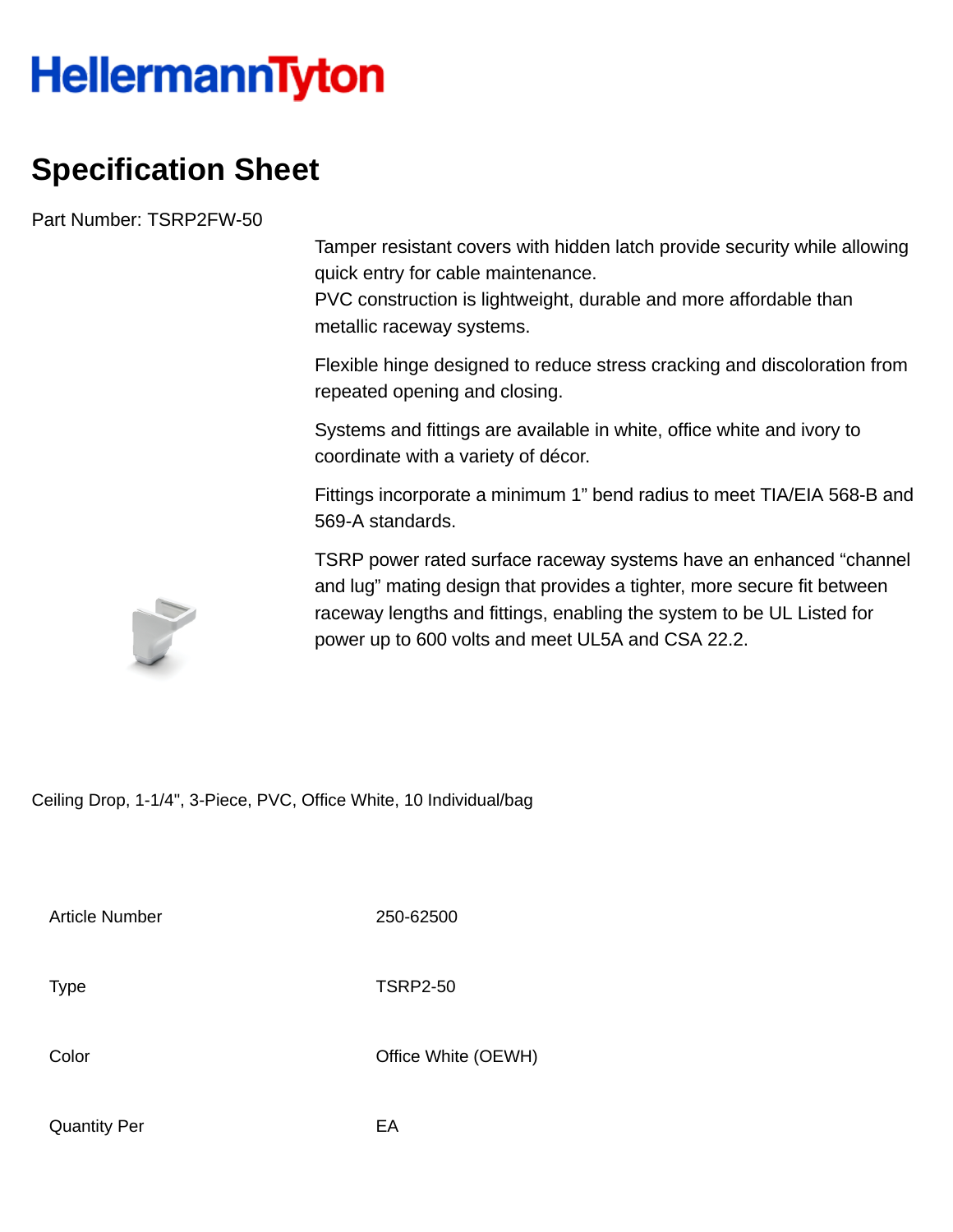| <b>Product Description</b>   | HellermannTyton surface raceway systems are the ideal solution for<br>routing communication and power cables. No need to break into<br>existing walls - raceway systems are designed to route cable along<br>wall surfaces. Made of a PVC material, components are durable and<br>affordable; and the one piece construction and adhesive tape backing<br>make positioning and mounting easy. HellermannTyton offers a low<br>voltage TSR system and a power rated TSRP system that are<br>available in three different diameters to accommodate different cable<br>and wire bundle and conduit sizes. Both systems include a complete<br>line of fittings and junction boxes that allow for clean and professional<br>installations. TSRP surface raceway systems are designed to<br>aesthetically organize and route either power or communications<br>cables. |
|------------------------------|------------------------------------------------------------------------------------------------------------------------------------------------------------------------------------------------------------------------------------------------------------------------------------------------------------------------------------------------------------------------------------------------------------------------------------------------------------------------------------------------------------------------------------------------------------------------------------------------------------------------------------------------------------------------------------------------------------------------------------------------------------------------------------------------------------------------------------------------------------------|
| <b>Short Description</b>     | Ceiling Drop, 1-1/4", 3-Piece, PVC, Office White, 10 Individual/bag                                                                                                                                                                                                                                                                                                                                                                                                                                                                                                                                                                                                                                                                                                                                                                                              |
| <b>Global Part Name</b>      | TSRP2-50-PVC-WH                                                                                                                                                                                                                                                                                                                                                                                                                                                                                                                                                                                                                                                                                                                                                                                                                                                  |
|                              |                                                                                                                                                                                                                                                                                                                                                                                                                                                                                                                                                                                                                                                                                                                                                                                                                                                                  |
| Material                     | Polyvinylchloride (PVC)                                                                                                                                                                                                                                                                                                                                                                                                                                                                                                                                                                                                                                                                                                                                                                                                                                          |
| <b>Material Shortcut</b>     | <b>PVC</b>                                                                                                                                                                                                                                                                                                                                                                                                                                                                                                                                                                                                                                                                                                                                                                                                                                                       |
| Flammability                 | <b>UL 94 V-0</b>                                                                                                                                                                                                                                                                                                                                                                                                                                                                                                                                                                                                                                                                                                                                                                                                                                                 |
| Halogen Free                 | No                                                                                                                                                                                                                                                                                                                                                                                                                                                                                                                                                                                                                                                                                                                                                                                                                                                               |
| <b>Operating Temperature</b> | +122°F (+50°C)                                                                                                                                                                                                                                                                                                                                                                                                                                                                                                                                                                                                                                                                                                                                                                                                                                                   |
| Reach Compliant (Article 33) | No                                                                                                                                                                                                                                                                                                                                                                                                                                                                                                                                                                                                                                                                                                                                                                                                                                                               |
| <b>ROHS Compliant</b>        | Yes                                                                                                                                                                                                                                                                                                                                                                                                                                                                                                                                                                                                                                                                                                                                                                                                                                                              |
| UL Listed (US and Canada)    | Yes                                                                                                                                                                                                                                                                                                                                                                                                                                                                                                                                                                                                                                                                                                                                                                                                                                                              |
| UL Listed (US)               | Yes                                                                                                                                                                                                                                                                                                                                                                                                                                                                                                                                                                                                                                                                                                                                                                                                                                                              |